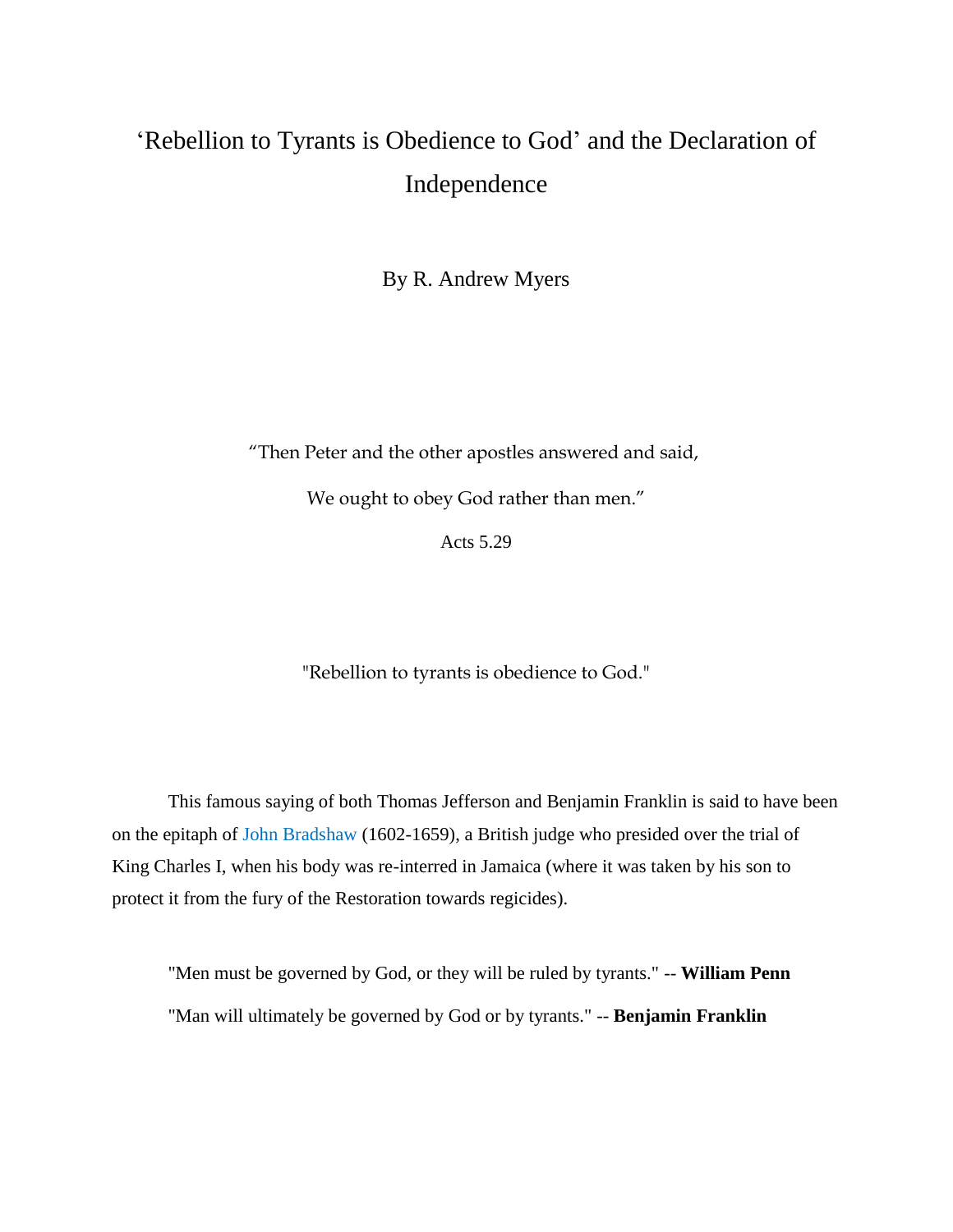This article traces some of the known or probable influences of history upon the writing of our national Declaration of Independence and quotes relevant extracts

# **c. 410** – **Augustine**

*[Sermon 12 \[Ben. 62\] on the New Testament](http://www.ccel.org/ccel/schaff/npnf106.vii.xiv.html)* (Matt. 8.8 and 1 Cor. 8.10) (the chronology of Augustine's sermons is difficult to pin down precisely):

"Do we lift up ourselves unto pride, or tell you to be despisers against the powers ordained? Not so. Do ye again who are sick on this point, touch also that border of the garment? The Apostle himself saith, "Let every soul be subject unto the higher powers, for there is no power but of God, the powers that be are ordained of God. He then who resisteth the power, resisteth the ordinance of God."

But what if it enjoin what thou oughtest not to do? In this case by all means disregard the power through fear of Power. Consider these several grades of human powers. If the magistrate enjoin anything, must it not be done? Yet if his order be in opposition to the Proconsul, thou dost not surely despise the power, but choosest to obey a greater power. Nor in this case ought the less to be angry, if the greater be preferred.

Again, if the Proconsul himself enjoin anything, and the Emperor another thing, is there any doubt, that disregarding the former, we ought to obey the latter? So then if the Emperor enjoin one thing, and God another, what judge ye? Pay me tribute, submit thyself to my allegiance. Right, but not in an idol's temple. In an idol's temple He forbids it. Who forbids it? A greater Power. Pardon me then: thou threatenest a prison, He threateneth hell. Here must thou at once take to thee thy "faith as a shield, whereby thou mayest be able to quench all the fiery darts of the enemy."

# **1100** -- *The [Charter of Liberties](http://en.wikipedia.org/wiki/Charter_of_Liberties)*

Issued by Henry I of England, upon his accession to the throne, made public his voluntary submission to the principle of *Lex Rex*, that is, that he as prince was under the law and bound to uphold the law.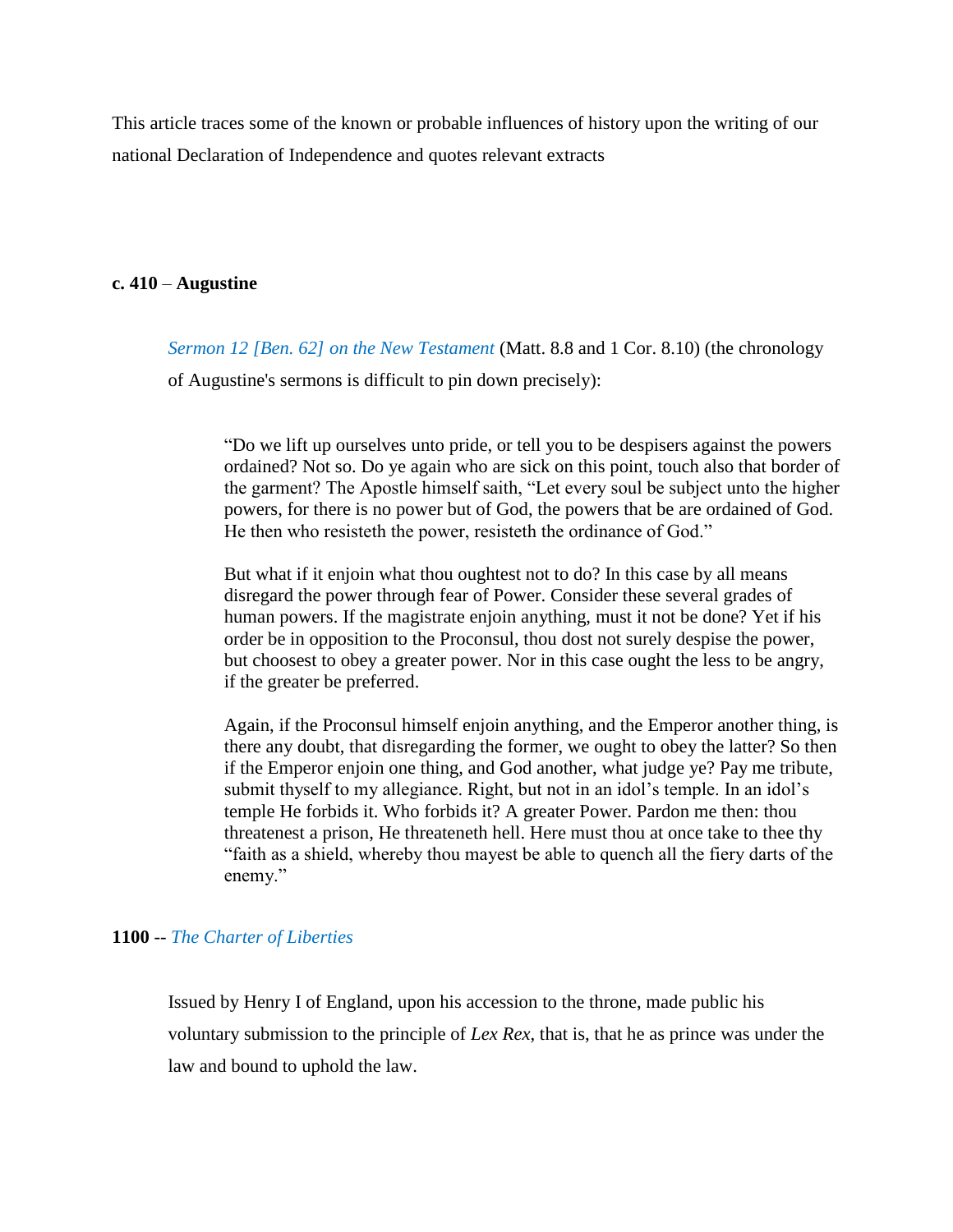# **c. 1159** -- John [of Salisbury](http://en.wikipedia.org/wiki/John_of_Salisbury)

A friend and biographer of [Thomas Becket,](http://en.wikipedia.org/wiki/Thomas_Becket) himself a martyr for ecclesiastical liberty, wrote *[Policratus](http://en.wikipedia.org/wiki/Policraticus)*, the first modern European justification of tyrannicide.

"For myself, I am satisfied and persuaded that loyal shoulders should uphold the power of the ruler; and not only do I submit to his power patiently, but with pleasure, so long as it is exercised in subjection to God and follows His ordinances. But on the other hand if it resists and opposes the divine commandments, and wishes to make me share in its war against God; then with unrestrained voice I answer back that God must be preferred before any man on earth. Therefore inferiors should cleave and cohere to their superiors, and all the limbs should be in subjection to the head; but always and only on condition that religion is kept inviolate."

# **1215**, June 15th -- *The [Magna Carta](http://en.wikipedia.org/wiki/Magna_carta)*

England's first charter of citizen liberties, was promulgated.

"1. We have in the first place granted to God and by this our present charter have confirmed, for us and our heirs forever, that the English Church shall be free and shall have its rights entire and its liberties inviolate. *And how we wish [that freedom] to be observed appears from this, that of our own pure and free will, before the conflict that arose between us and our barons, we granted and by our charter confirmed the liberty of election that is considered of prime importance and necessity for the English Church*, *and we obtained confirmation of it from the lord pope Innocent III — which [charter] we will observe ourself and we wish to be observed in good faith by our heirs forever*. We have also granted to all freemen of our kingdom, for us and our heirs forever, all the liberties hereinunder written, to be had and held by them and their heirs of us and our heirs."

**1265-1274** -- [Thomas Aquinas](http://en.wikipedia.org/wiki/Thomas_Aquinas)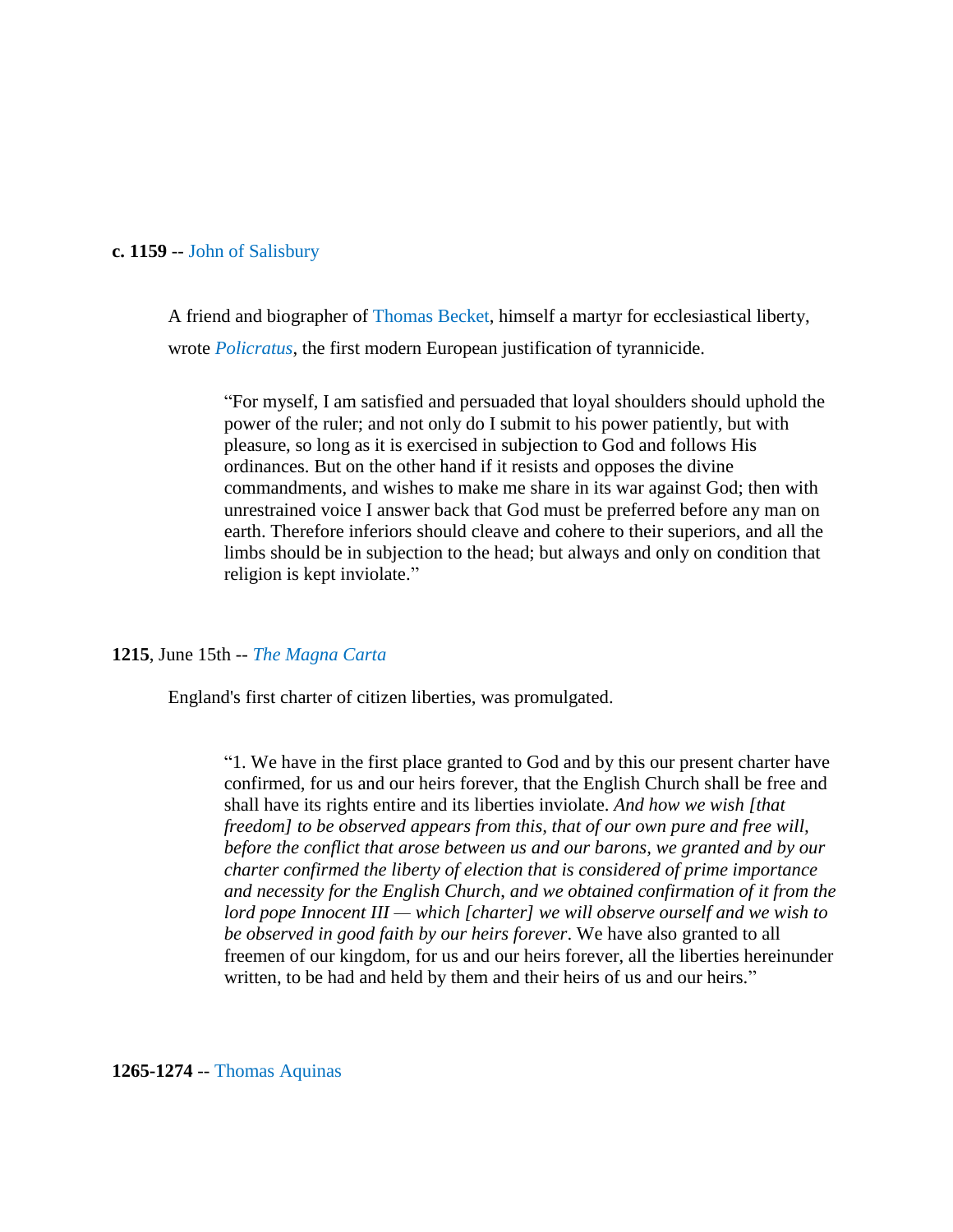Aquinas, in his *[Summa Theologica,](http://en.wikipedia.org/wiki/Summa_Theologica)* opposes tyrannicide but upholds the right of resistance to tyrants. *Summa Theologica* II-II, q. 42 (Concerning Sedition), a. 2:

"A tyrannical government is not just, because it is directed, not to the common good, but to the private good of the ruler, as the Philosopher states (Polit. iii, 5; Ethic. viii, 10). Consequently there is no sedition in disturbing a government of this kind, unless indeed the tyrant's rule be disturbed so inordinately, that his subjects suffer greater harm from the consequent disturbance than from the tyrant's government. Indeed it is the tyrant rather that is guilty of sedition, since he encourages discord and sedition among his subjects, that he may lord over them more securely; for this is tyranny, being conducive to the private good of the ruler, and to the injury of the multitude."

## **1291**, August 1 -- *The [Schweizer Bundesbrief](http://en.wikipedia.org/wiki/Federal_Charter)*

This was Switzerland's national charter which documented the Eternal Alliance, or League of the Three Forest Cantons. The signers were known as *[Eidgenossen](http://en.wikipedia.org/wiki/Eidgenossen)*, or [Confederates,](http://en.wikipedia.org/wiki/Eidgenossen) a term that has been proposed as the possible etymological origin of "Huguenot."

# **1320**, April 6 - *The [Declaration of Arbroath](http://en.wikipedia.org/wiki/Declaration_of_Arbroath)*

This was signed, among others, by [Thomas Randolph, 1st Earl of Moray](http://en.wikipedia.org/wiki/Thomas_Randolph,_1st_Earl_of_Moray) (d. 1332) - whose uncle was [Robert the Bruce](http://en.wikipedia.org/wiki/Robert_I_of_Scotland) -- an ancestor of Thomas Jefferson, and was a declaration of Scottish independence from England.

"But from these countless evils we have been set free, by the help of Him Who though He afflicts yet heals and restores, by our most tireless Prince, King and Lord, the Lord Robert. He, that his people and his heritage might be delivered out of the hands of our enemies, met toil and fatigue, hunger and peril, like another Macabaeus or Joshua and bore them cheerfully. Him, too, divine providence, his right of succession according to or laws and customs which we shall maintain to the death, and the due consent and assent of us all have made our Prince and King. To him, as to the man by whom salvation has been wrought unto our people, we are bound both by law and by his merits that our freedom may be still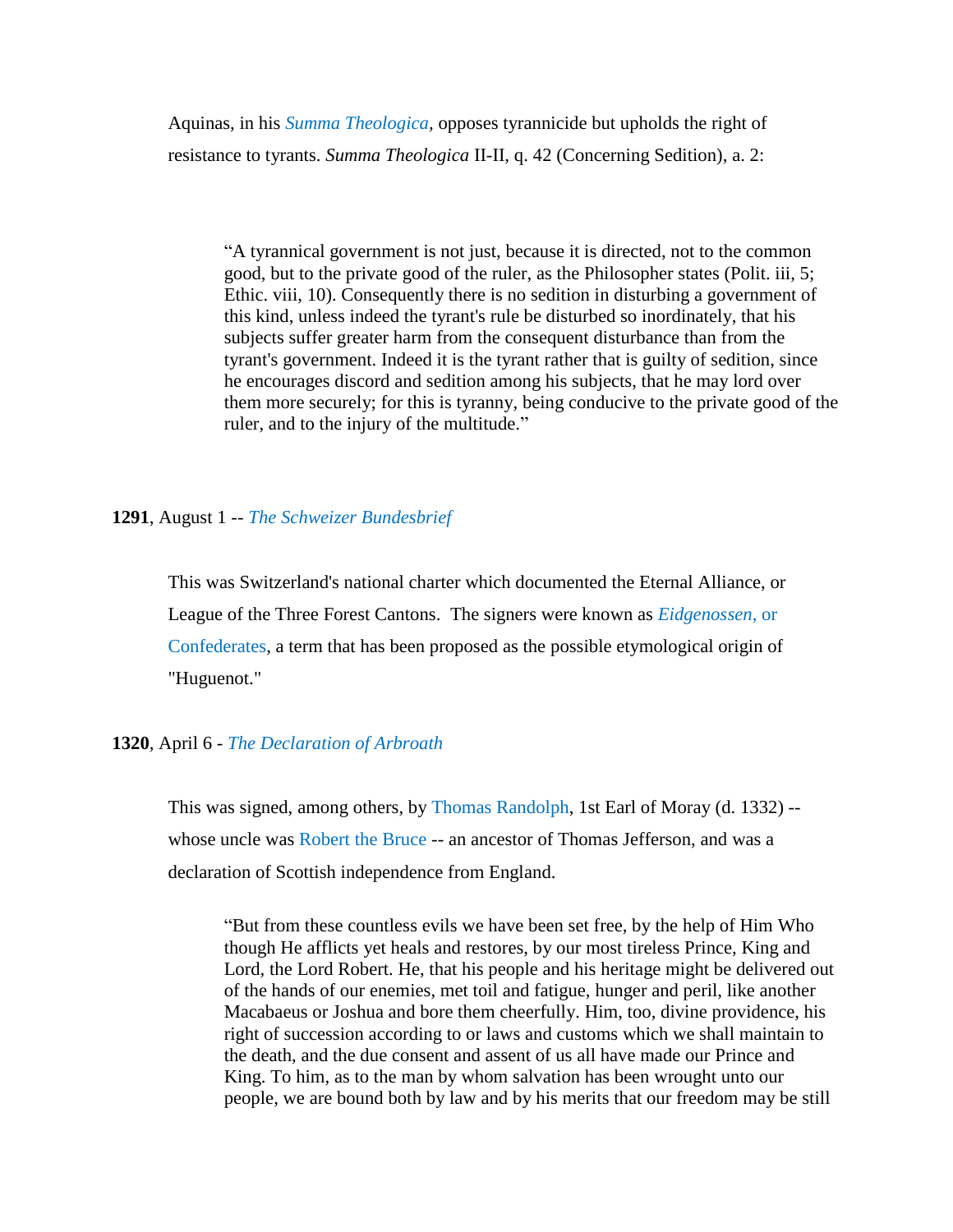maintained, and by him, come what may, we mean to stand.

Yet if he should give up what he has begun, and agree to make us or our kingdom subject to the King of England or the English, we should exert ourselves at once to drive him out as our enemy and a subverter of his own rights and ours, and make some other man who was well able to defend us our King; for, as long as but a hundred of us remain alive, never will we on any conditions be brought under English rule. It is in truth not for glory, nor riches, nor honours that we are fighting, but for freedom -- for that alone, which no honest man gives up but with life itself"

## **1536-1560** -- **John Calvin**

While opposing rebellion by individual citizens, Calvin upheld the principle of interposition of lesser civil magistrates, *Institutes*, 4.20.31:

"I speak only of private men. For when popular magistrates have been appointed to curb the tyranny of kings (as the Ephori, who were opposed to kings among the Spartans, or Tribunes of the people to consuls among the Romans, or Demarchs to the senate among the Athenians; and perhaps there is something similar to this in the power exercised in each kingdom by the three orders, when they hold their primary diets). So far am I from forbidding these officially to check the undue license of kings, that if they connive at kings when they tyrannise and insult over the humbler of the people, I affirm that their dissimulation is not free from nefarious perfidy, because they fradulently betray the liberty of the people, while knowing that, by the ordinance of God, they are its appointed guardains."

# **1556** -- [John Ponet](http://en.wikipedia.org/wiki/John_Ponet)

*[A Short Treatise of Politike Power](http://www.constitution.org/cmt/ponet/polpower.htm)* (commended by John Adams):

*"Chapter VI. Whether It Be Lawful To Depose An Evil Governor, And Kill A Tyrant.*

...

Now for as much as there is no express positive law for punishment of a tyrant among Christian men, the question is, whether it is lawful to kill such a monster and cruel beast covered with the shape of a man. And first for the better and more plain prose of this matter, the manifold and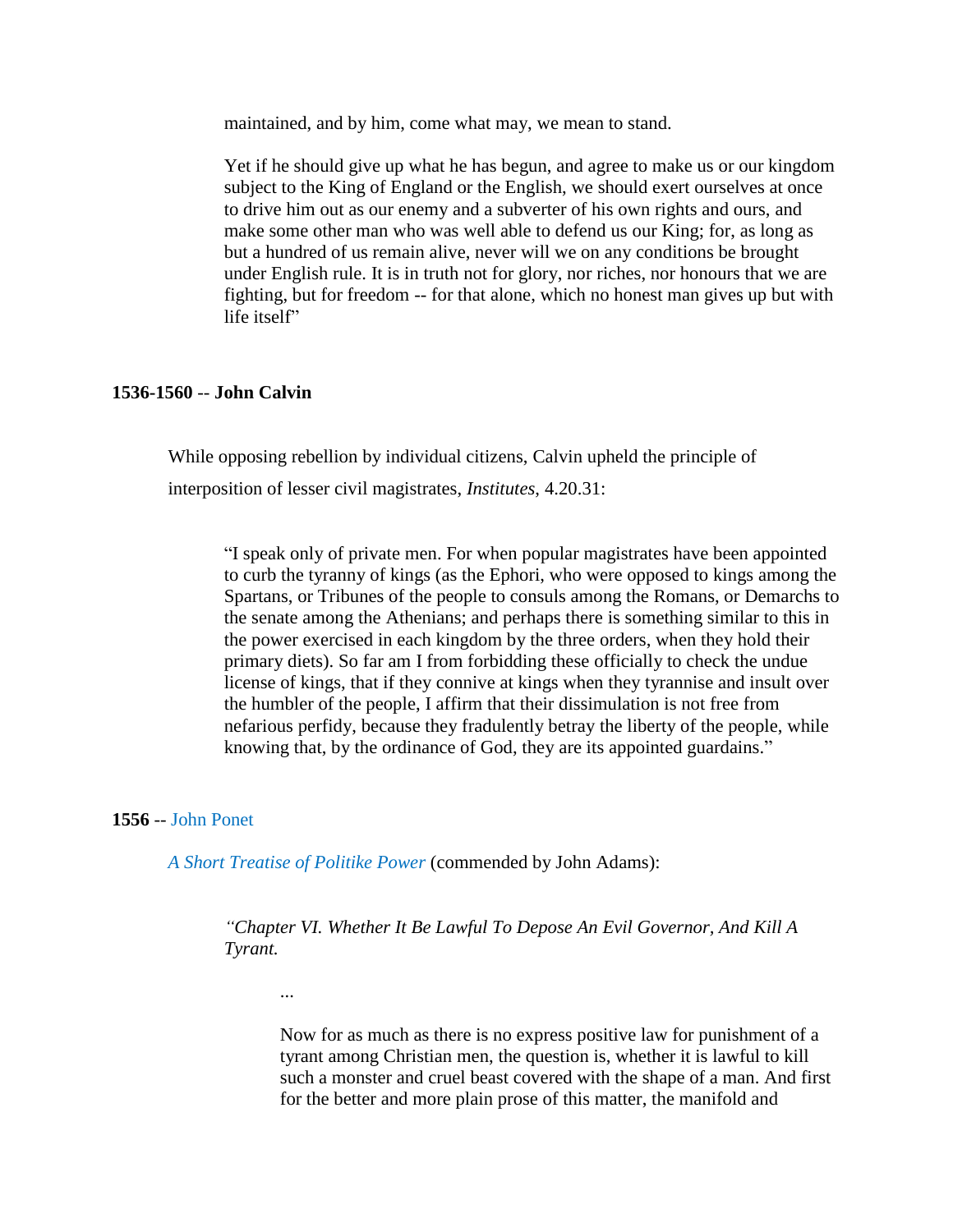continual examples that have been from time to time of the deposing of kings, and killing of tyrants, do most certainly confirm it to be most true, just and constant to God's judgment. The history of kings in the Old Testament is full of it.

But now to prove the later part of this question affirmatively, that it is lawful to kill a tyrant: there is no man that can deny, but that the ethnics (although they had not the right and perfect knowledge of God) were endued with the knowledge of the law of nature.

For it is no private law to a few or certain people, but common to all: not written in books, but grafted in the hearts of men: not made by man, but ordained of God: which we have not learned, received or read, but have taken, sucked, and drown it out of nature: where unto we are not taught, but made: not instructed, but seasoned: and (as St. Paul says) man's conscience bearing witness of it.

This law testifies to every man's conscience, that it is natural to cut away an incurable member, which (being suffered) would destroy the whole body."

# **1557-1644** -- **The Geneva Bible Notes**

These incurred royal wrath for their opposition to tyranny (see Lewis Lupton's summary of this point [here\)](http://virginiahuguenot.blogspot.com/2009/02/geneva-bible-contra-tyranny.html).

#### **1558** -- [Christopher Goodman](http://en.wikipedia.org/wiki/Christopher_Goodman)

*[How superior Powers ought to be obeyed of their subjects, and wherein they may](http://www.constitution.org/cmt/goodman/obeyed.htm)  [lawfully be by God's word disobeyed and resisted.](http://www.constitution.org/cmt/goodman/obeyed.htm)*

*"Chapter VIII. The conclusion of these two parts with a further declaration of the same, that it is both lawful and necessary some times to disobey and also to resist ungodly magistrates and wherein.*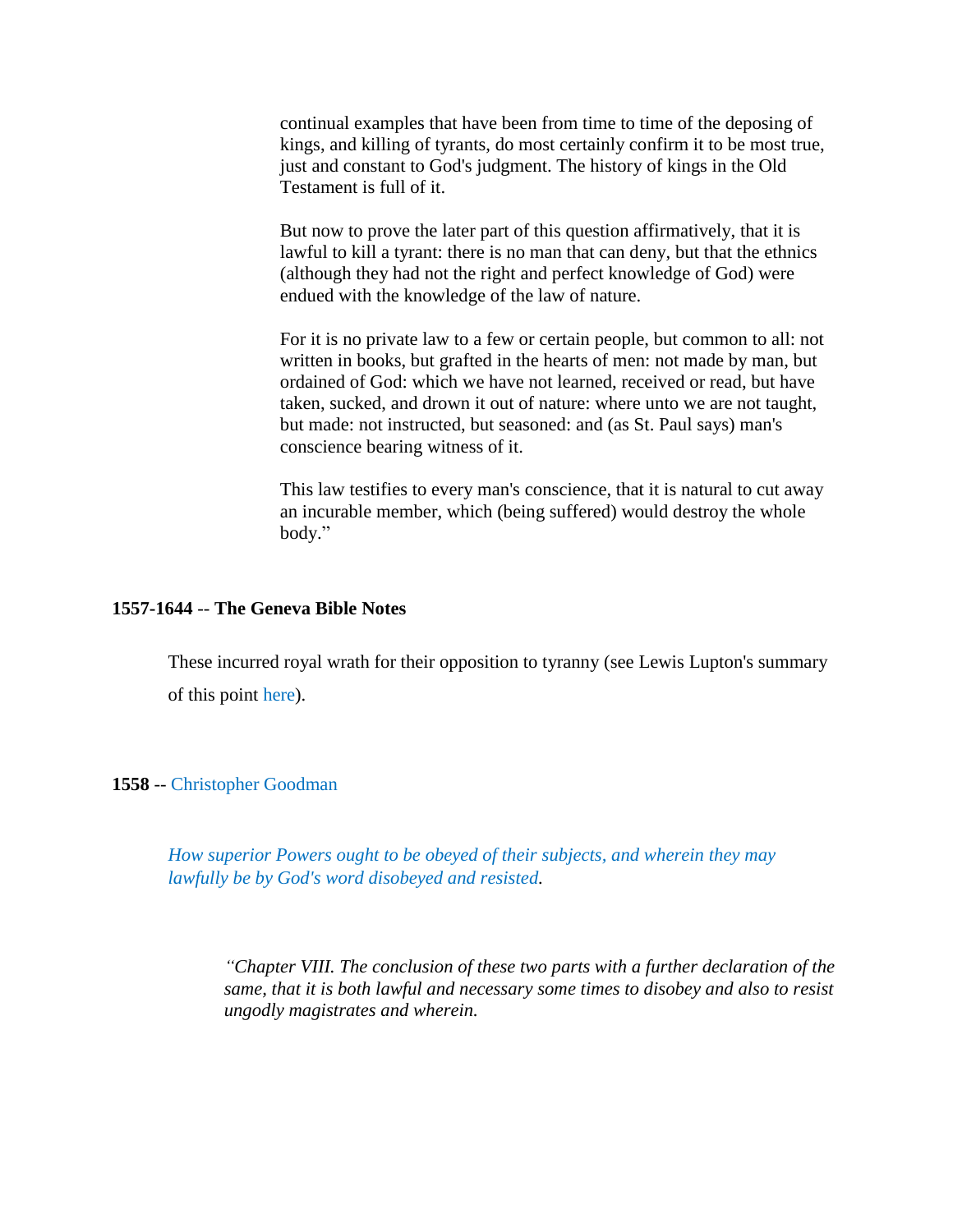Wherefore (dear brethren in the Lord) to return to our purpose, you may well understand these things which have been hitherto mentioned, not only the cause of all our misery in England this day, to have been for that we neither taught, knew, nor used true obedience: but also what obedience God requires of all men, and what He condemns for disobedience. Obedience is to hear God rather then man, and to resist man rather then God, as by the answer and doings of the Apostles, and examples of others you have been instructed. Wherein you may see how little the commandments, threatening, power, authority, or punishments of any king, prince or emperor, ought to prevail with us against the commandment of God, where with we are charged."

## **1573** -- [François Hotman](http://en.wikipedia.org/wiki/Fran%C3%A7ois_Hotman)

# *[Franco-Gallia](http://www.constitution.org/cmt/hotman/franco-gallia.htm)*

"Translator's Preface:

Tis certainly as much a *Treason* and *Rebellion* against this *Constitution,*and the *known* Laws, in a *Prince* to endeavour to break thro them, as 'tis in the *People* to rise against him, whilst he keeps within their Bounds and does his Duty. Our Constitution is a Government of *Laws,* not of *Persons. Allegiance* and *Protection* are Obligations that cannot subsist separately; when one fails, the other falls of Course. The true Etymology of the word*Loyalty* (which has been so strangely wrested in the late Reigns ) is an entire Obedience to the Prince in all his Commands according to Law; that is, to the *Laws themselves,* to which we owe both an active and passive Obedience.

By the old and true Maxim, that *the King can do no Wrong,* no body is sofoolish as to conclude, that he has not Strength to murder, to offer Violence to Women, or Power enough to dispossess a Man wrongfully of his Estate, or that whatever he does (how wicked soever) is just: but the Meaning is, he has no *lawful Power* to do such Things; and our Constitution considers no *Power* as *irresistible,* but what is *lawful.*

*Chapter 1*

*...*

Now concerning the Extent of their *Power* and *Jurisdiction,* he brings in*Ambiorix,* King of the *Eburones,* giving an account of it, *lib*. 5. *cap* 8. "The Constitution of our Government is such (says he) that the People have no less Power and Authority over me than I have over the People. *Non minus habet in me juris multitudo, quam ipse in multidinem.* Which Form of Government, *Plato, Aristotle,*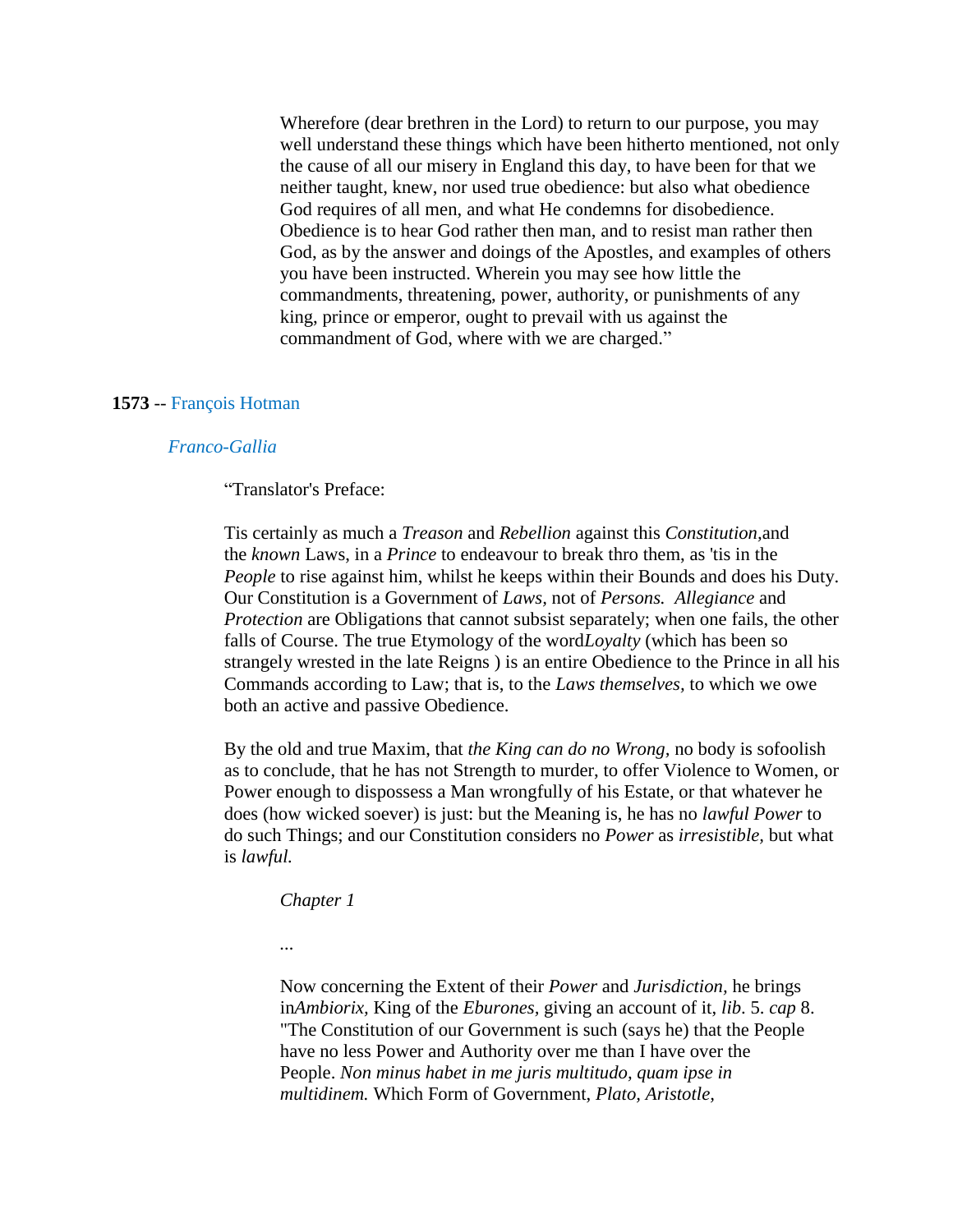*Polybius* and *Cicero* have for this Reason determined to be the *best* and *most Excellent:* "Because (says *Plato)*shou'd Kingly Government be left without a Bridle, when it has attained to supreme Power, as if it stood upon a slippery Place, it easily falls into Tyranny: And therefore it ought to be restrained as with a Curb, by the Authority of the Nobles; and such chosen Men as the People have empower'd to that End and Purpose."

## **1574** -- [Theodore Beza](http://en.wikipedia.org/wiki/Theodore_Beza)

*De jure magistratuum* (*[On the Rights of Magistrates Over Their Subjects](http://www.constitution.org/cmt/beza/magistrates.htm)*).

*"Chapter 5. Whether Manifest Tyrants Can Lawfully Be Checked By Armed Force.*

To give a clearer answer to this question I must first lay down certain principles constituting as it were the foundations of the whole question. Assuredly, (*it is clear*) that peoples did not in the first instance originate from rulers, but whatever peoples desired to be ruled by a single monarch or by chief men elected by them were anterior to their rulers. Hence it follows that peoples were not created for the sake of rulers, but on the contrary the rulers for the sake of the people, even as the guardian is appointed for the ward, not the ward for the guardian, and the shepherd on account of the flock, not the flock on account of the shepherd. This proposition is not merely obvious in itself but may be corroborated by the history of nearly all nations, So much so that God Himself, although he had elected Saul to substitute him for Samuel in accordance with the desires of the people, yet willed that he should be chosen and accepted as King by the suffrages of the people. Thus David, although he had first been chosen as king by God Himself, yet would not undertake the administration of the Kingdom except he had first been confirmed by the suffrages and unfettered concord of the tribes of Israel.

...

In short, if we would investigate the histories of ancient times recorded by profane writers also, it will be established — as indeed Nature herself seems to proclaim with a loud voice — that rulers by whose authority their inferiors might be guided were elected for this reason that either the whole human race must needs perish or some intermediate class must be instituted so that by it one or more (*rulers*) might be able to command the others, (*and*) protect good men but restrain the wicked by means of punishments....Here we are doubtless on dangerous ground; I would therefore once again beseech my readers to bear in mind my remarks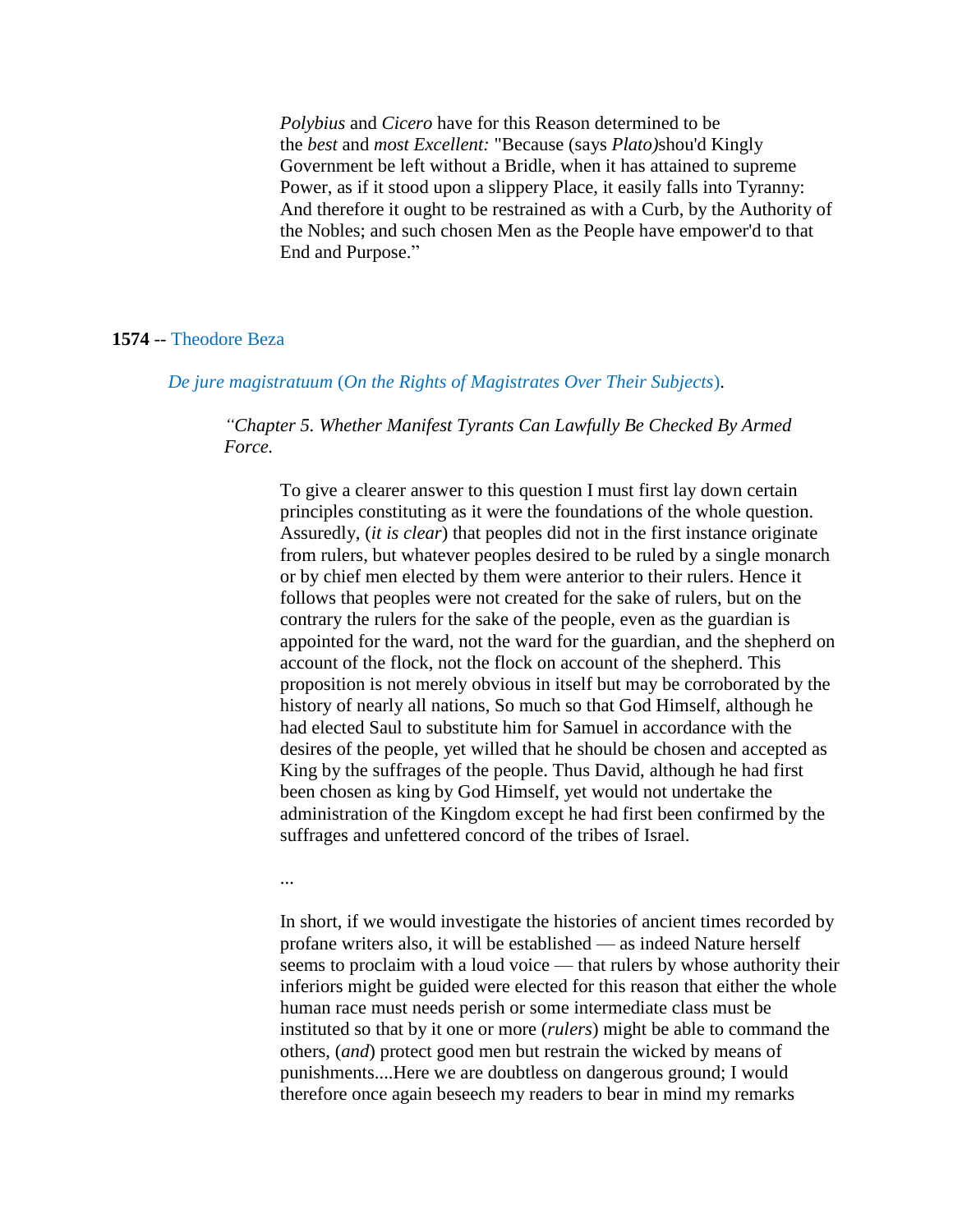immediately preceding lest they draw inadmissible conclusions from what must be said in the sequel. I admit that I most strongly approve of Christian patience as laudable beyond all the other virtues and never sufficiently commended; I admit that men should be zealously exhorted to it because it contributes largely to the attainment of eternal bliss: rebellions and all disorder I detest as awful abominations; in affliction especially I am of opinion that we should depend upon God alone; prayer accompanied by a serious recognition of our error I recognize as the true and necessary remedies for the overthrow of tyranny since this evil is rightly counted among the scourges sent by God for the chastisement of the people. But I deny that all these considerations deprive nations crushed by manifest tyranny of their right to safeguard themselves against it by means of prayers and repentance as well as other just remedies; and this I corroborate whilst I reply on the following powerful arguments."

# **1579** -- *[Vindiciae Contra Tyrannos](http://en.wikipedia.org/wiki/Vindiciae_contra_tyrannos)*

"A Defense of Liberty Against Tyrants," or, "A Vindication Against Tyrants," was published by Stephen Junius Brutus, nom de plume for (most likely) [Philippe Duplessis-](http://en.wikipedia.org/wiki/Philippe_de_Mornay)[Mornay](http://en.wikipedia.org/wiki/Philippe_de_Mornay) (1549-1623) or [Hubert Languet](http://en.wikipedia.org/wiki/Hubert_Languet) (1518-1581), and republished in 1660 (read it online [here\)](http://www.constitution.org/vct/vindiciae.htm). John Adams credited this treatise with being widely read and influential on the eve of the American War of Independence.

"THE FIRST QUESTION.

Whether subjects are obligated to obey rulers who issue commands contrary to the law of God.

At first, the answer to this question may seem to be obvious, for it seems to question an axiom held by all Christians, confirmed in many places in Holy Scripture, various examples throughout history, and by the deaths of all the holy martyrs. For it may be well asked why Christians have endured so many afflictions if it weren't true they were always persuaded that God must be obeyed simply and absolutely, and kings with this exception, that they command not that which is repugnant to the law of God. Otherwise, why should the apostles have answered that God must rather be obeyed than men? (Acts 5:29) Also, seeing that the will of God is always just, while the will of men may be, and often is, unjust, who can doubt that we must always obey God's commandments without any exception, and men's ever with limitation?

But there are many rulers in these days who call themselves "Christian", who arrogantly assume that their power is limited by no one, not even by God, and they surround themselves with flatterers who adore them as gods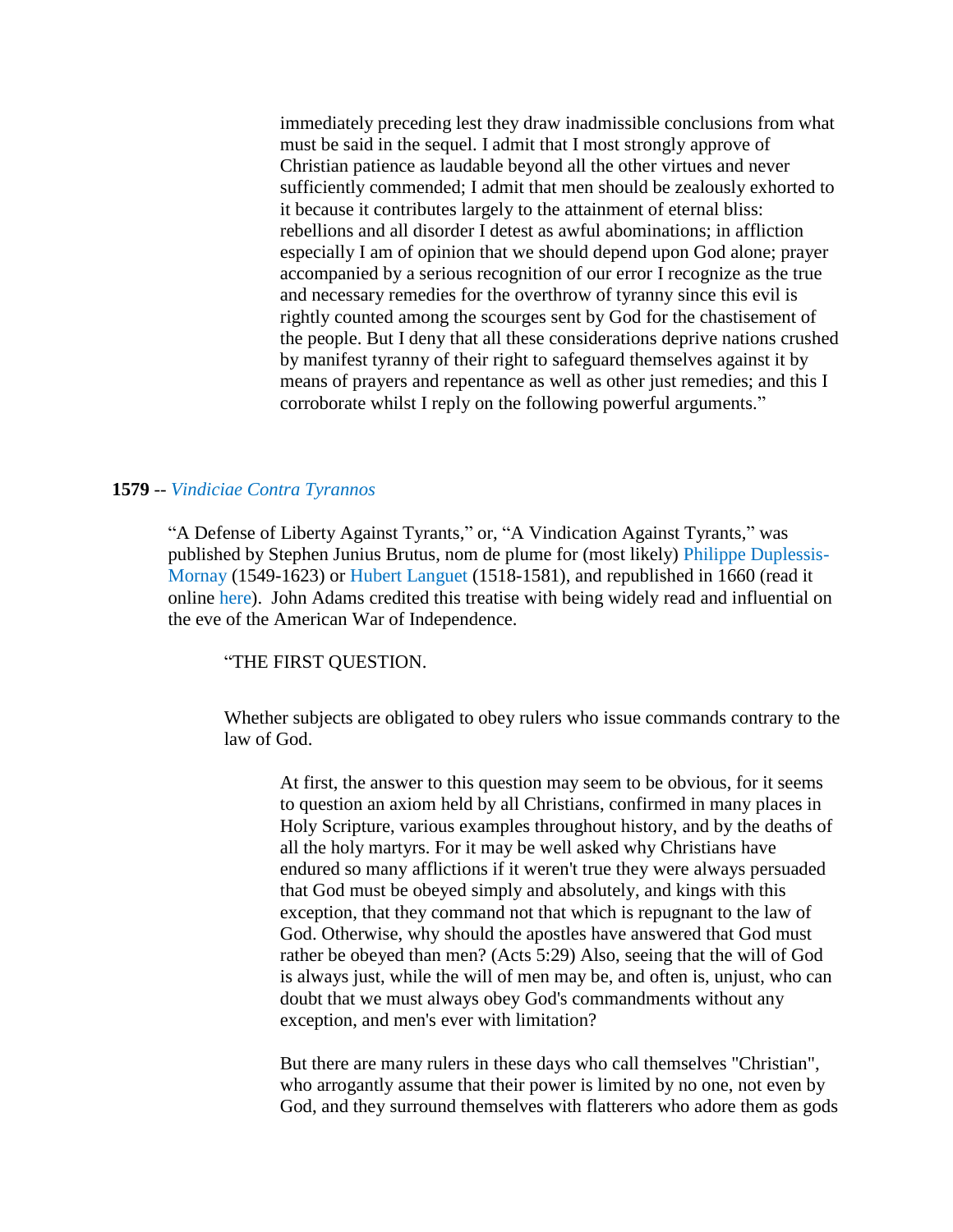upon earth.

...

...

Everyone knows that if a man disobeys a prince who commands that which is wicked and unlawful, he shall immediately be accused of being a rebel, a traitor, and guilty of high treason. Our Savior Christ, the apostles, and all the Christians of the early church were accused with these false charges.

There are no rulers which ought to be considered as firm and stable, except for those in whom the temple of God is built, and which are indeed the temple itself. These we may truly call Kings. For they reign with God, seeing that it is by Him only that kings reign. On the contrary, what beastly foolishness it is to think that the state and kingdom can be maintained if God Almighty is excluded, and His temple demolished. From this view comes so many tyrannous enterprises, unhappy and tragic deaths of kings, and ruinations of people. If these sycophants knew what difference there is between God and Caesar, between the King of Kings and a simple king, between the lord and the vassal, and what tributes this Lord requires of His subjects, and what authority he gives to kings over those his subjects, certainly so many rulers would not strive to trouble the kingdom of God. And we should not see some of them cast down from their thrones by the just instigation of the Almighty, revenging himself of them, in the midst of their greatest strength, and the people should not be sacked and pillaged and trodden down.

... Accordingly, rulers need to know how far they are permitted to extend their authority over their subjects, and their subjects need to know in what ways they are to obey, lest should the one encroach on that jurisdiction, which no way belongs to them, and the others obey him which commands further than he ought, they be both chastised when they shall give an account of themselves before another Judge. Now the end and scope of this question in which the Holy Scripture shall principally give the resolution, is that which follows. The question is, whether subjects are bound to obey kings, in case they command that which is against the law of God: that is to say, to which of the two (God or king) must we rather obey? When the question is resolved concerning the king, to whom is attributed the fullest power, the question concerning other magistrates will be also determined. First, the Holy Scripture teach that God reigns by His own proper authority, and kings rule by derivation, God from Himself, kings from God. God has a jurisdiction proper and kings are his delegates. It follows then that the jurisdiction of God has no limits, but that of kings is finite, that the power of God is infinite, but that of kings is confined, that the kingdom of God extends itself to all places, but that of kings is restrained within the confines of certain countries. In like manner God has created out of nothing both heaven and earth, therefore, by good right He is lord and master of both. All the inhabitants of the earth have received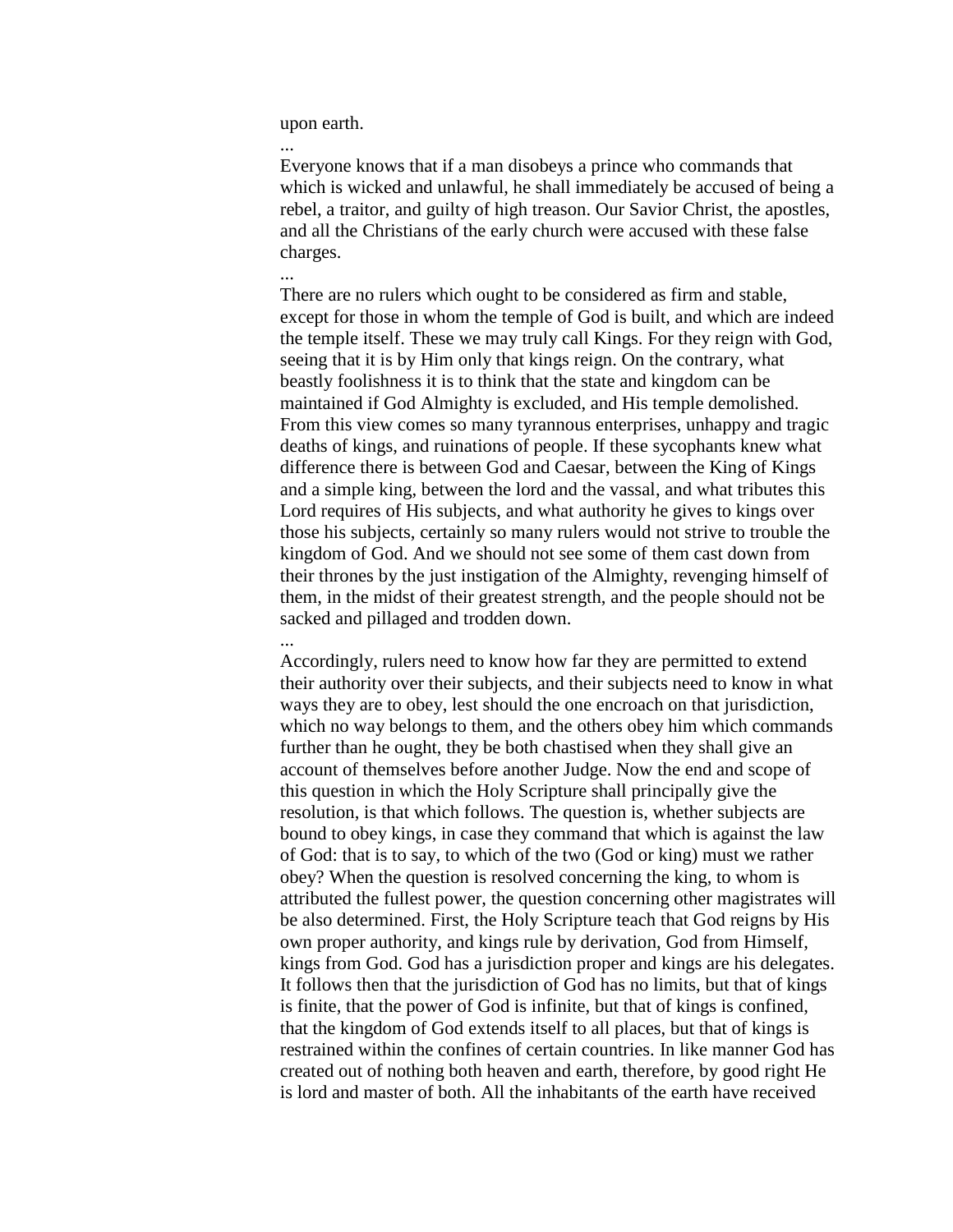from Him everything they have, and are, essentially, His tenants and leaseholders. All the rulers and governors of the world are but His hirelings and vassals, and are obligated to take and acknowledge their investitures from Him. God alone is the owner and lord, and all men, whatever their station in life, are His tenants, agents, officers and vassals. All without exception owe fealty to Him, according to that which He has committed to their dispensation. The higher their place is, the greater their responsibility to God must be, and according to the rank where God has raised them, must they make their reckoning before His divine majesty. This is what the Holy Scriptures teach in innumerable places, and all the faithful (and even the wisest heathens) have ever acknowledged: that "the earth is the Lord's, and all it contains" (Psalm 24:1). And to the end that men should not falsely worship their own labor and enterprise, the earth yields no increase without the dew of heaven. This is why God commanded that His people should offer to Him the first of their fruits, and the heathens themselves have consecrated the same to their gods, that is, that God might be acknowledged lord, and they his farmers and field workers. The heaven is the throne of the Lord, and the earth His footstool. And, therefore, since all the kings of the world are under His feet, it is no marvel, if God be called the King of Kings and Lord of Lords; all kings he termed His ministers established to judge rightly, and govern justly the world in the quality of lieutenants. By me (says the divine wisdom) kings reign, and the princes judge the earth. If they do it not "He takes off the shackles put on by kings and ties a loincloth around their waist" (Job 12:18). As if He should say, it is in my power to establish kings in their thrones, or to thrust them out, and for that reason, the throne of kings is called the throne of God. As the Queen of Sheba said to King Solomon: "Blessed be the Lord your God who delighted in you to set you on his throne to be king for the Lord thy God, to do judgment and justice." (2 Chron. 9:8) In like manner we read in another place, that Solomon sat on the throne of the Lord, or on the throne of the Lord's kingdom."

## **1581**, July 26 - The [Act of Abjuration, or Dutch Declaration of Independence](http://en.wikipedia.org/wiki/Act_of_Abjuration)

The Dutch Low Countries hereby declared their independence from Spain (read it online [here\)](http://etext.lib.virginia.edu/toc/modeng/public/NetDecl.html).

"As it is apparent to all that a prince is constituted by God to be ruler of a people, to defend them from oppression and violence as the shepherd his sheep; and whereas God did not create the people slaves to their prince, to obey his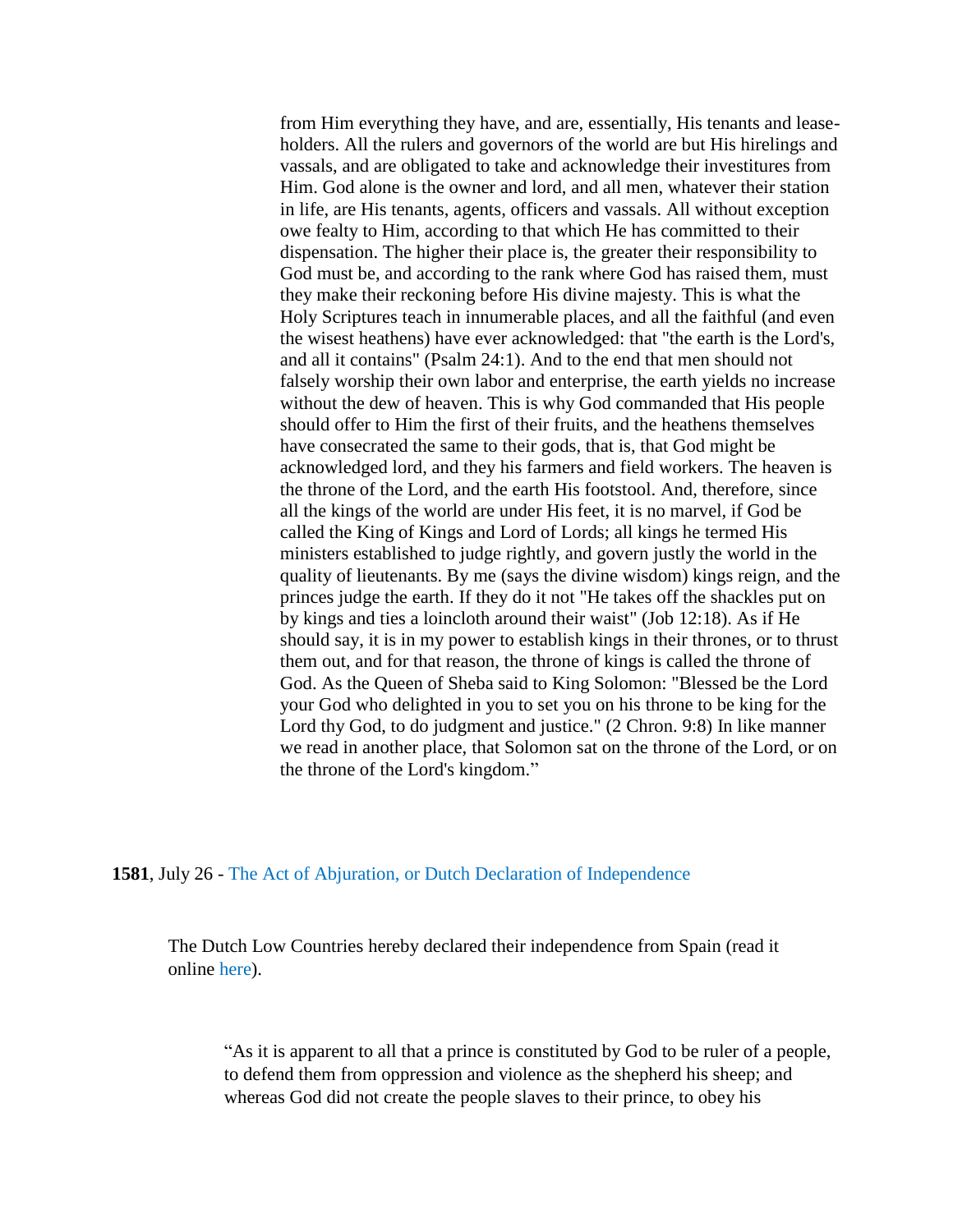commands, whether right or wrong, but rather the prince for the sake of the subjects (without which he could be no prince), to govern them according to equity, to love and support them as a father his children or a shepherd his flock, and even at the hazard of life to defend and preserve them. And when he does not behave thus, but, on the contrary, oppresses them, seeking opportunities to infringe their ancient customs and privileges, exacting from them slavish compliance, then he is no longer a prince, but a tyrant, and the subjects are to consider him in no other view. And particularly when this is done deliberately, unauthorized by the states, they may not only disallow his authority, but legally proceed to the choice of another prince for their defense. This is the only method left for subjects whose humble petitions and remonstrances could never soften their prince or dissuade him from his tyrannical proceedings; and this is what the law of nature dictates for the defense of liberty, which we ought to transmit to posterity, even at the hazard of our lives. And this we have seen done frequently in several countries upon the like occasion, whereof there are notorious instances, and more justifiable in our land, which has been always governed according to their ancient privileges, which are expressed in the oath taken by the prince at his admission to the government; for most of the Provinces receive their prince upon certain conditions, which he swears to maintain, which, if the prince violates, he is no longer sovereign."

# **1603** -- [Johannes Althusius](http://en.wikipedia.org/wiki/Johannes_Althusius)

...

## *[Politica](http://www.constitution.org/alth/alth.htm)*

"Chapter XXXVIII - Tyranny and Its Remedies

When a ruler has failed only in some part of his office or government, however, he is not immediately to be called a tyrant. Regarding such a person one must consider that even the best at some time or other are weak in the performance of their offices, and are not for this reason to be thought of and treated as tyrants, provided the foundations and bonds of the universal association remain safe and unharmed, and are not shaken, assaulted, or upset by vices or faults of princes. Nor is one to be treated as a tyrant who, having already started on the road to tyranny, nevertheless does not obstinately and insanely persist on it. For the wicked life of a magistrate does not invalidate his royal authority, just as a marriage is not dissolved by every misdeed committed by one mate against another — unless it is the misdeed of adultery, because this is directly contrary to the nature of marriage. So not every misdeed of a magistrate deprives him of his sceptre, but only that in which he, having accepted and then neglected the just rule of administration, acts contrary to the fundamentals and essence of human association, and destroys civil and social life...."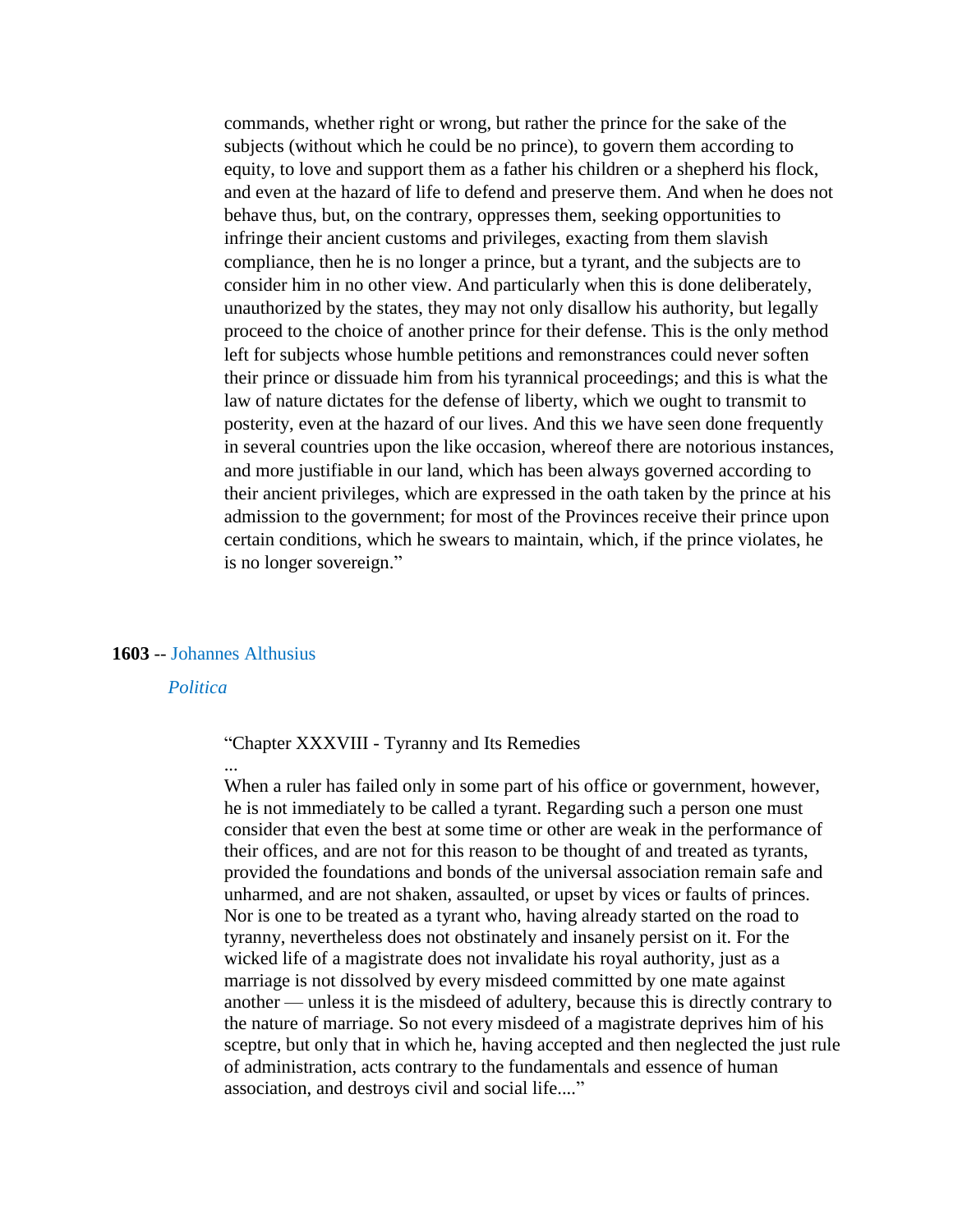## **1613** -- [David Pareus](http://en.wikipedia.org/wiki/David_Pareus)

...

*Commentary on Romans* (see David Pareus, *Operum theologicorum*, Vol. II, pp. 246- 263) was published, a book that was burned publicly at Oxford and Cambridge in 1622 by order of the British Privy Council because of its exposition of Romans 13, which upholds the Calvinist theory of resistance to tyranny.

# **1642**, August 4 – *Declaration of the Lords and Commons to Justify Their Taking Up Arms*

The British Parliament, already engaged in a civil war with King Charles I, issued this declaration, which has sometimes been referred to as the Puritan Declaration of Independence. It was directly influential upon the 1775 Second Continental Congress as mentioned below. The document can be found in part online [here,](http://www.constitution.org/primarysources/decparliament.html) and in full in the John Rushworth edition, *Historical Collections of Private Passages of State, Weighty Matters in Law, Remarkable Proceedings in Five Parliaments* (1680-1722), vol. 4, pp. 761-768; or online at 'House of Lords Journal Volume 5: 2 August 1642', *[Journal of the House of](https://www.british-history.ac.uk/report.aspx?compid=34864#s12)  [Lords: volume 5: 1642-1643](https://www.british-history.ac.uk/report.aspx?compid=34864#s12)* (1802), pp. 256-260).

We the Lords and Commons in Parliament assembled, having taken into serious Consideration, the present State and Condition of imminent Danger in which the Kingdom now stands, by reason of a Malignant Party prevailing with his Majesty, putting him upon violent and perilous Ways, and now in Arms against us, to the hazarding of his Majesty's Person, and for the Oppression of the true Religion, the Laws and Liberties of this Kingdom, and the Power and Priviledge of Parliament: all of which every honest Mand is bound to defend, especially those who have taken the late Protestation, by which they are more particularly tied unto it; and the more answerable before God, should they neglect it:

Wherefore we finding ourselves ingaged in a Necessity to take up Arms likewise for the Defense of these, which otherwise might suffer and perish, And having used all the good ways and means to prevent Extremities, and preserve the Peace of the Kingdom (which good endeavors of ours the Malignity of our Enemies hath rendered altogether successless and vain) do now think fit to to give this Account unto the World, to be a Satisfaction unto all Men of the Justice of our Proceedings, and a Warning unto those who are involved in the same Danger with us, to let them see the Necessity and Duty which lies upon them, to save themselves, their Religion and Country, for which purpose we set out this ensuing Declaration.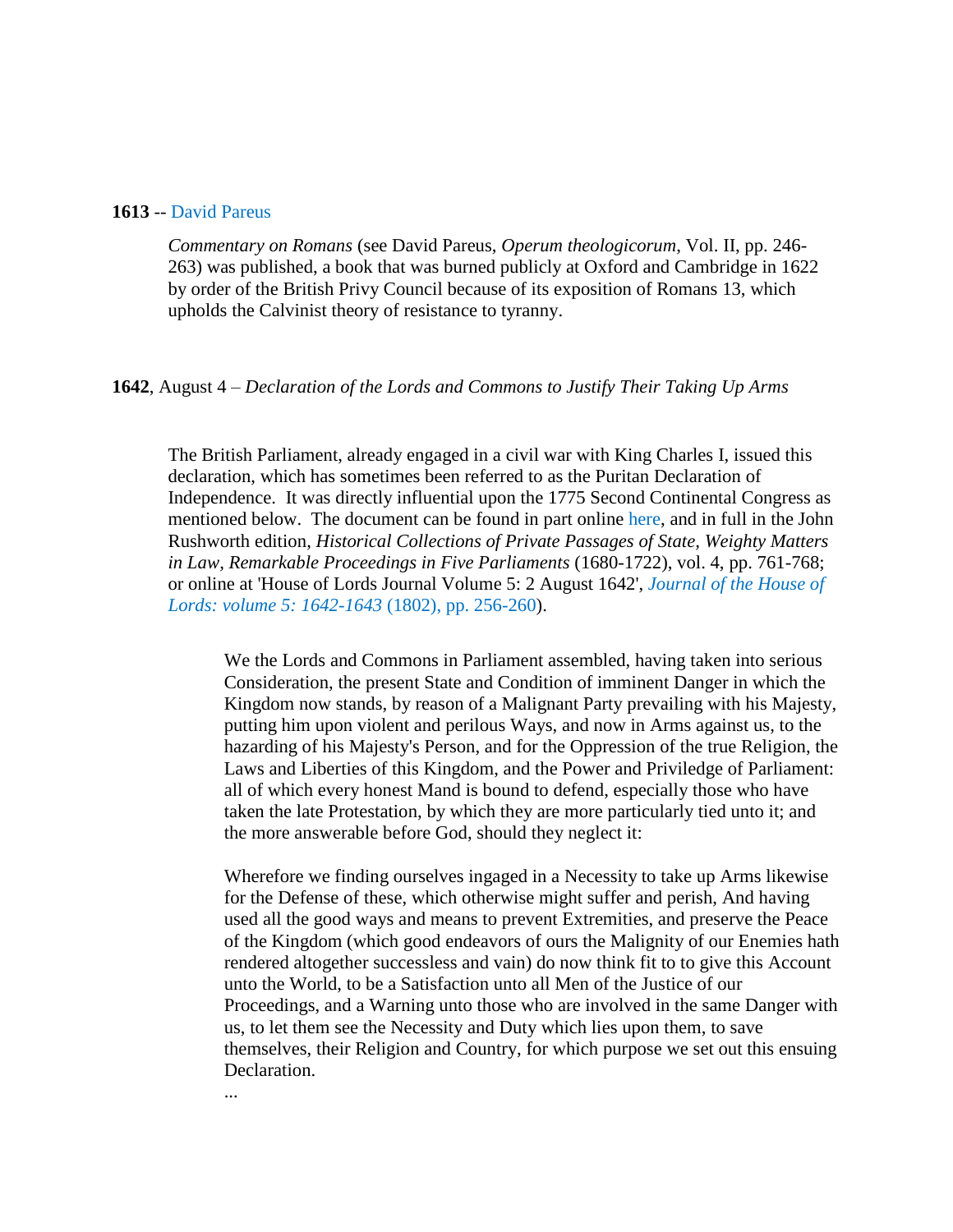Therefore, we the Lords and Commons, are resolved to expose our Lives and Fortunes for the Defence and Maintenance of the true Religion, the King's Person, Honour and Estate, the Power and Priviledge of Parliament, and the Just Rights and Liberties of the Subjects.

And we do here require all those who have any sense of Piety, Honour or Compassion, to help a distressed State, especially such as have taken the Protestation, and are bound in the same Duty with us unto their God, their King and Country, to come into our Aid and Assistance: This being the true cause for which we raise and Army, under the command of the Earl of Essex, which whom in this Quarrel we will live and die.

# **1644** -- [Samuel Rutherford'](http://en.wikipedia.org/wiki/Samuel_Rutherford)s *[Lex Rex](http://en.wikipedia.org/wiki/Lex,_Rex)*

...

...

This major Calvinistic treatise teaches that the king is under the law, not above it, and that the ruler who becomes a tyrant may lawfully be resisted. Read it online [here.](http://www.constitution.org/sr/lexrex.htm)

Question XXVIII. Whether or no wars raised by the subjects and estates, for their own just defence against the king's bloody emissaries, be lawful.

We hold, that the king using, contrary to the oath of God and his royal office, violence in killing; against law and conscience, his subjects, by bloody emissaries, may be resisted by defensive wars, at the commandment of the estates of the kingdom.

# 1648 -- [John Goodwin'](http://en.wikipedia.org/wiki/John_Goodwin_%28preacher%29)s *[Right and Might Well Met](http://oll.libertyfund.org/?option=com_staticxt&staticfile=show.php%3Ftitle=2183&chapter=201076&layout=html&Itemid=27)*

This treatise vindicates the British Parliament and its army against charges of rebellion in its resistance to King Charles I.

The first-born of the strength of those who condemn the said act of the Army as unlawful, lieth in this: that the actors had no sufficient authority to do what they did therein, but acted out of their sphere, and so became transgressors of that law which commandeth every man to keep order, and within the compass of his calling.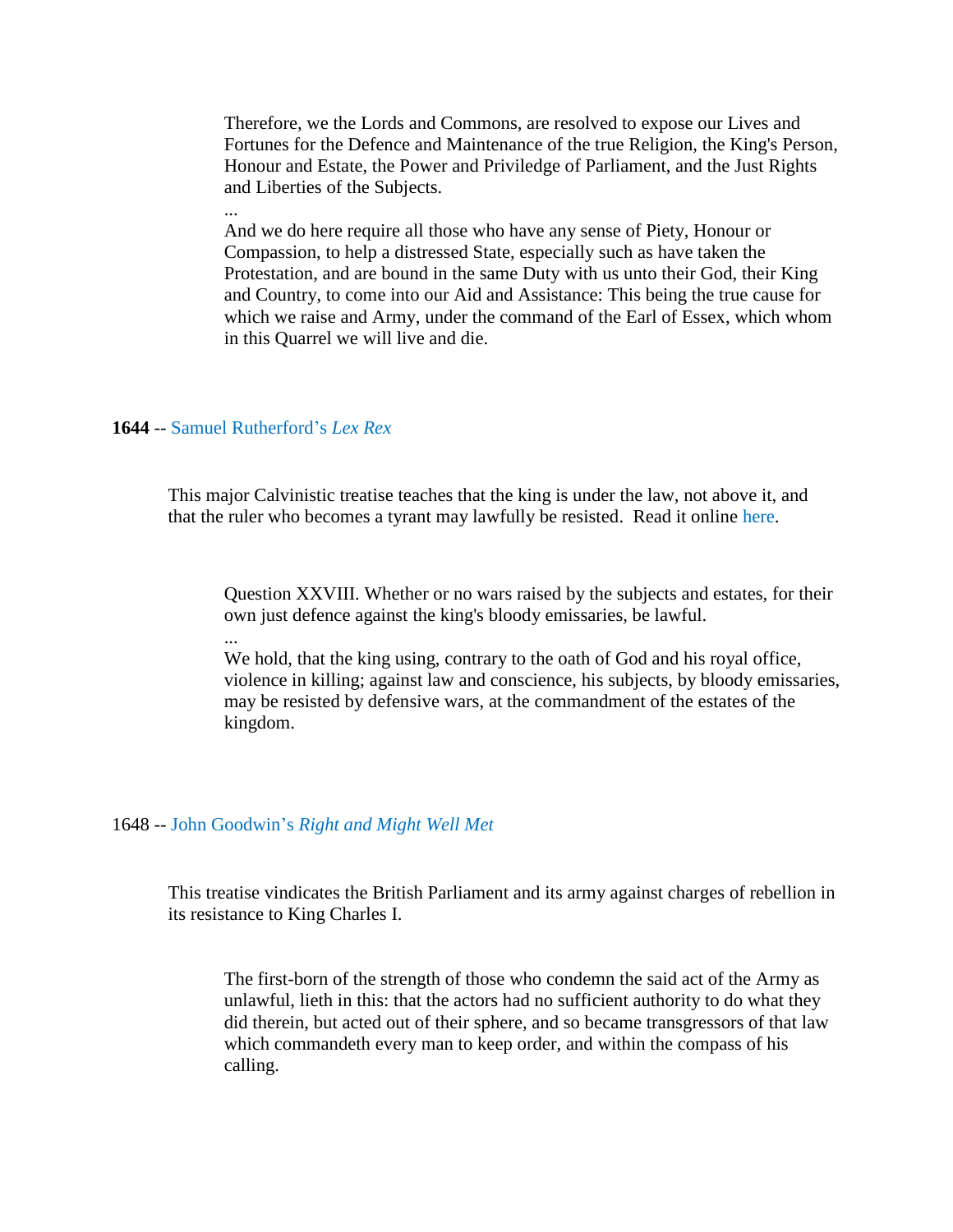To this I answer: . . . as our Saviour saith (Matt. 2. 27) that the sabbath was made for man (*i.e.,* for the benefit of man), and not man for the sabbath, so certain it is, that callings were made for men, and not men for callings. Therefore the law of the sabbath, though enacted by God, was of right, and according to the intention of the great Lawgiver himself, to give place to the necessary accommodations of men, and ought not to be pleaded in bar hereunto; in like manner, if the law of callings at any time opposeth, or lieth cross to, the necessary conveniences of men, during the time of this opposition it suffereth a total eclipse of the binding power of it.

# **1649** -- John Milton's *[The Tenure of Kings and Magistrates](http://en.wikipedia.org/wiki/The_Tenure_of_Kings_and_Magistrates)*

## Read it online [here](http://www.dartmouth.edu/~milton/reading_room/tenure/index.shtml)

...

...

For if all human power to execute, not accidentally but intendedly, the wrath of God upon evil doers without exception, be of God; then that power, whether ordinary, or if that faile, extraordinary so executing that intent of God, is lawfull, and not to be resisted. But to unfold more at large this whole Question, though with all expedient brevity, I shall here setdowne from first beginning, the original of Kings; how and wherfore exalted to that dignitie above thir Brethren; and from thence shall prove, that turning to Tyranny they may bee as alwfully deposed and punished, as they were at first elected: This I shall doe by autorities and reasons, not learnt in corners among Scisms and Heresies, as our doubling Divines are ready tocalumniat, but fetch't out of the midst of choicest and most authentic learning, and no prohibited Authors, nor many Heathen, but Mosaical, Christian, Orthodoxal, and which must needs be more convincing to our Adversaries, Presbyterial.

It follows lastly, that since the King or Magistrate holds his autoritie of the people, both originaly and naturally for their good in the first place, and not his own, then may the people as oft as they shall judge it for the best, either choose him or reject him, retaine him or depose him though no Tyrant, meerly by the liberty and right of free born Men, to be govern'd as seems to them best. This, though it cannot but stand with plain reason, shall be made good also by Scripture. Deut. 17.14. When thou art come into the Land which the Lord thy God giveth thee, and shalt say I will set a King over mee, like as all the Nations about mee. These words confirme us that the right of choosing, yea of changing thir own Goverment is by the grant of God himself in the People.

Therfore Saint Paul in the forecited Chapter tells us that such Magistrates he meanes, as are, not a terror to the good but to the evil; such as bearenot the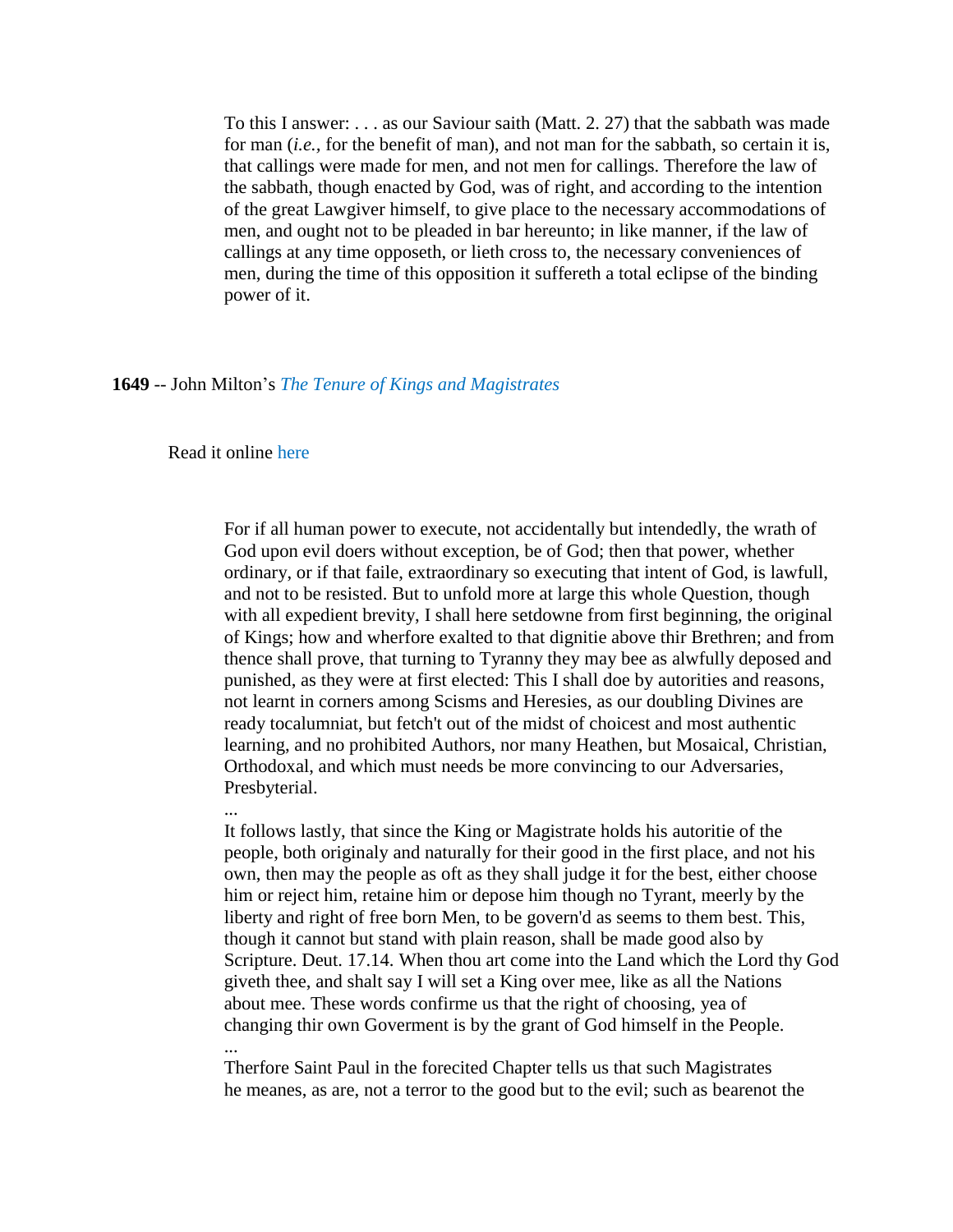sword in vaine, but to punish offenders, and to encourage the good. If such onely be mentiond here as powers to be obeyd, and our submission to them onely requir'd, then doubtless those powers that doe the contrary, are no powers ordain'd of God, and by consequence no obligation laid upon us to obey or not to resist them.

**1750**, January 30 -- [Jonathan Mayhew'](http://en.wikipedia.org/wiki/Jonathan_Mayhew)s *A Discourse Concerning Unlimited Submission and Non-Resistance to Higher Powers*,

...

This famous sermon was credited by John Adams with being greatly influential in leading to the commencement of the War of American Independence.

Let us now trace the apostle's reasoning in favor of submission to the *higher powers*, a little more particularly and exactly. For by this it will appear, on one hand, how good and conclusive it is, for submission to those rulers who exercise their power in a proper manner: And, on the other, how weak and trifling and unconnected it is, if it be supposed to be meant by the apostle to show the obligation and duty of obedience to tyrannical, oppressive rulers in common with others of a different character.

Thus, upon a careful review of the apostle's reasoning in this passage, it appears that his arguments to enforce submission, are of such a nature, as to conclude only in favor of submission to *such rulers as he himself describes*; i.e., such as rule for the good of society, which is the only end of their institution. Common tyrants, and public oppressors, are not intitled to obedience from their subjects, by virtue of any thing here laid down by the inspired apostle.

I now add, farther, that the apostle's argument is so far from proving it to be the duty of people to obey, and submit to, such rulers as act in contradiction to the public good, and so to the design of their office, that it proves *the direct contrary*. For, please to observe, that if the end of all civil government, be the good of society; if this be the thing that is aimed at in constituting civil rulers; and if the motive and argument for submission to government, be taken from the apparent usefulness of civil authority; it follows, that when no such good end can be answered by submission, there remains no argument or motive to enforce it; if instead of this good\* end's being brought about by submission, a *contrary end* is brought about, and the ruin and misery of society effected by it, here is a plain and positive reason against submission in all such cases, should they ever happen. And therefore, in such cases, a regard to the public welfare, ought to make us withhold from our rulers, that obedience and subjection which it would, otherwise, be our duty to render to them. If it be our duty, for example, to obey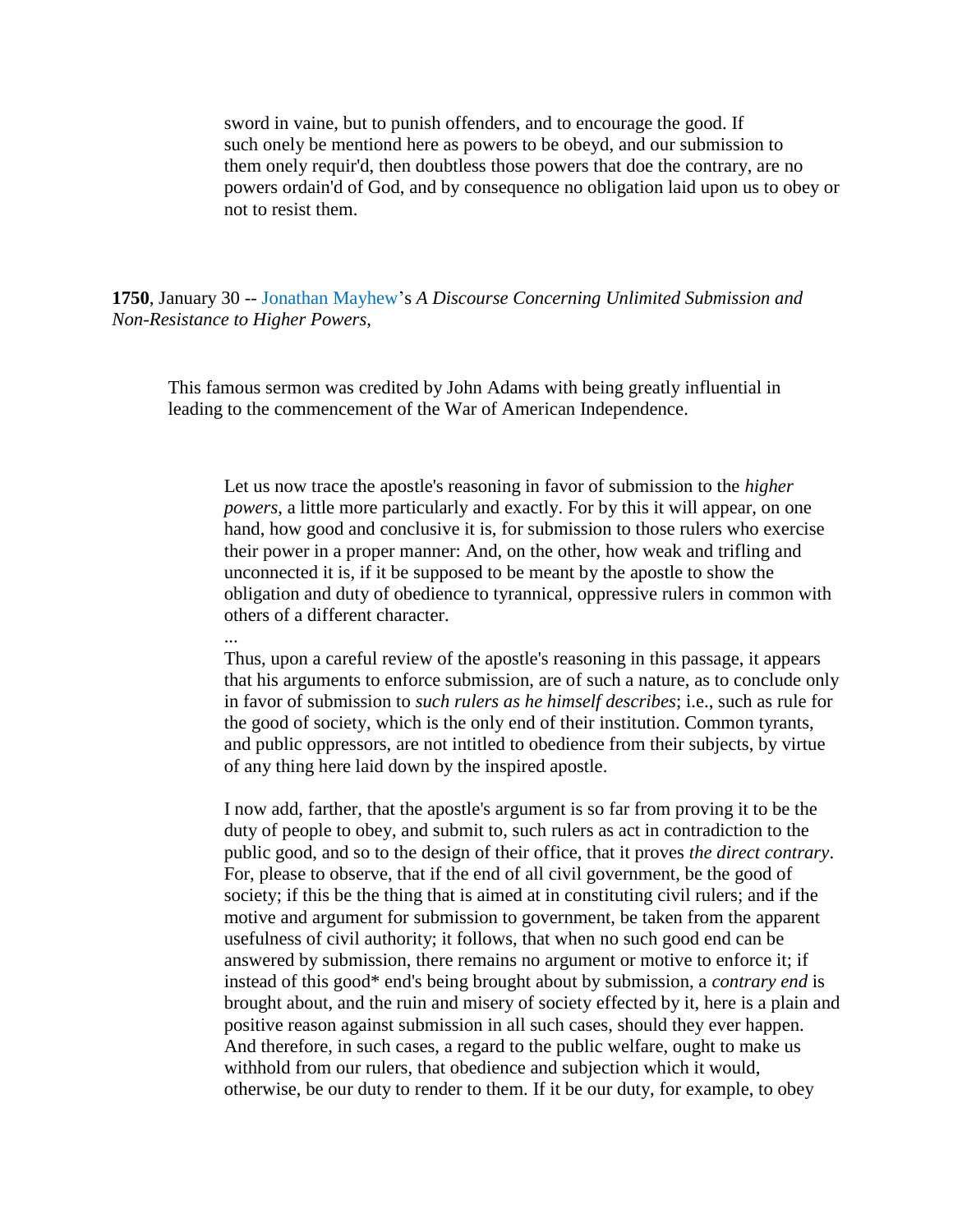our king, merely for this reason, that he rules for the public welfare, (which is the only argument the apostle makes use of) it follows, by a parity of reason, that when he turns tyrant, and makes his subjects his prey to devour and to destroy, instead of his charge to defend and cherish, we are bound to throw off our allegiance to him, and to resist; and that according to the tenor of the apostle's argument in this passage.

# **1775**, May 20 - *The [Mecklenburg Declaration of Independence](http://en.wikipedia.org/wiki/Mecklenburg_Declaration_of_Independence)*

Although its authenticity has been questioned by some, this declaration was signed by the citizens of Mecklenburg County, North Carolina, making it the first declaration of independence issued within the British colonies. Read it online [here.](http://www.rootsweb.ancestry.com/~ncomgs/declaration.htm)

Resolved: That whosoever directly or indirectly abets or in any way way form or manner, covutenances the invasion of our rights, as attempted by the Parliment of Great Britain, is an enemy to his country, to America, and the rights of man.

Resolved: That we, the citizens of Mecklenburg county, do hereby disolve the political bonds which have connected us with the mother country, and absolve ourselves from all allegiance to the British crown, abjuring all political connection with a nation that has wantonly trampled on our rights and liberties and inhumanly shed the innocent blood of Americans at Lexington.

Resolved: That we do hereby declare ourselves a free and independent people, that we are and of right to be, a sovereign and self-governing people under the power of God and the general Congress; to the maintenance of which independence we solemnly pledge to each other our mutual cooperation, our lives, our fortunes, and our most sacred honor.

**1775**, May 31 - *The [Charlotte Town Resolves](http://en.wikipedia.org/wiki/Mecklenburg_Resolves)*

These resolves were issued by the Mecklenburg County, North Carolina Committee of Safety. Read it online [here.](http://avalon.law.yale.edu/18th_century/charlott.asp)

**1775**, July 6 - The [Declaration of the Causes and Necessity of Taking Up Arms](http://en.wikipedia.org/wiki/Declaration_of_the_Causes_and_Necessity_of_Taking_Up_Arms)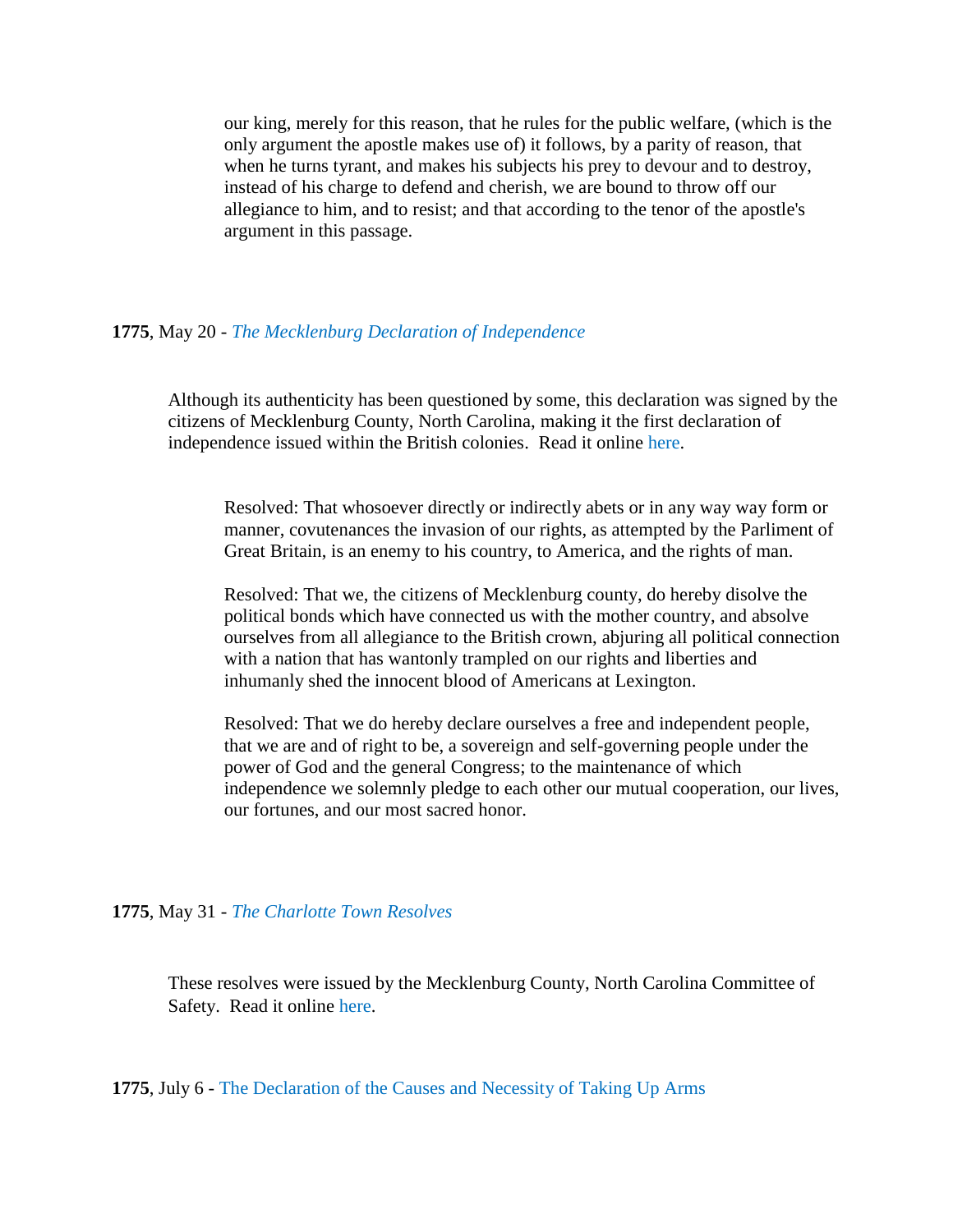Read it online [here.](http://www.nationalcenter.org/1775DeclarationofArms.html) This declaration was written by Thomas Jefferson and John Dickinson, and issued and signed by the Second Continental Congress. Thomas Jefferson records in his *Autobiography* that his study of the historical collections of [John](http://en.wikipedia.org/wiki/John_Rushworth)  [Rushworth](http://en.wikipedia.org/wiki/John_Rushworth) (personal secretary to Oliver Cromwell, who is the source of record for the British Parliament's August 4, 1642 Declaration of the Lords and Commons to Justify Their Taking Up Arms) was the primary model for the 1775 Continental Congress Declaration.

Our cause is just. Our union is perfect. Our internal resources are great, and, if necessary, foreign assistance is undoubtedly attainable. -- We gratefully acknowledge, as signal instances of the Divine favour towards us, that his Providence would not permit us to be called into this severe controversy, until we were grown up to our present strength, had been previously exercised in warlike operation, and possessed of the means of defending ourselves. With hearts fortified with these animating reflections, we most solemnly, before God and the world, declare, that, exerting the utmost energy of those powers, which our beneficent Creator hath graciously bestowed upon us, the arms we have been compelled by our enemies to assume, we will, in defiance of every hazard, with unabating firmness and perseverence, employ for the preservation of our liberties; being with one mind resolved to die freemen rather than to live slaves.

Lest this declaration should disquiet the minds of our friends and fellow-subjects in any part of the empire, we assure them that we mean not to dissolve that union which has so long and so happily subsisted between us, and which we sincerely wish to see restored. -- Necessity has not yet driven us into that desperate measure, or induced us to excite any other nation to war against them. -- We have not raised armies with ambitious designs of separating from Great-Britain, and establishing independent states. We fight not for glory or for conquest. We exhibit to mankind the remarkable spectacle of a people attacked by unprovoked enemies, without any imputation or even suspicion of offence. They boast of their privileges and civilization, and yet proffer no milder conditions than servitude or death.

In our own native land, in defence of the freedom that is our birthright, and which we ever enjoyed till the late violation of it -- for the protection of our property, acquired solely by the honest industry of our fore-fathers and ourselves, against violence actually offered, we have taken up arms. We shall lay them down when hostilities shall cease on the part of the aggressors, and all danger of their being renewed shall be removed, and not before.

With an humble confidence in the mercies of the supreme and impartial Judge and Ruler of the Universe, we most devoutly implore his divine goodness to protect us happily through this great conflict, to dispose our adversaries to reconciliation on